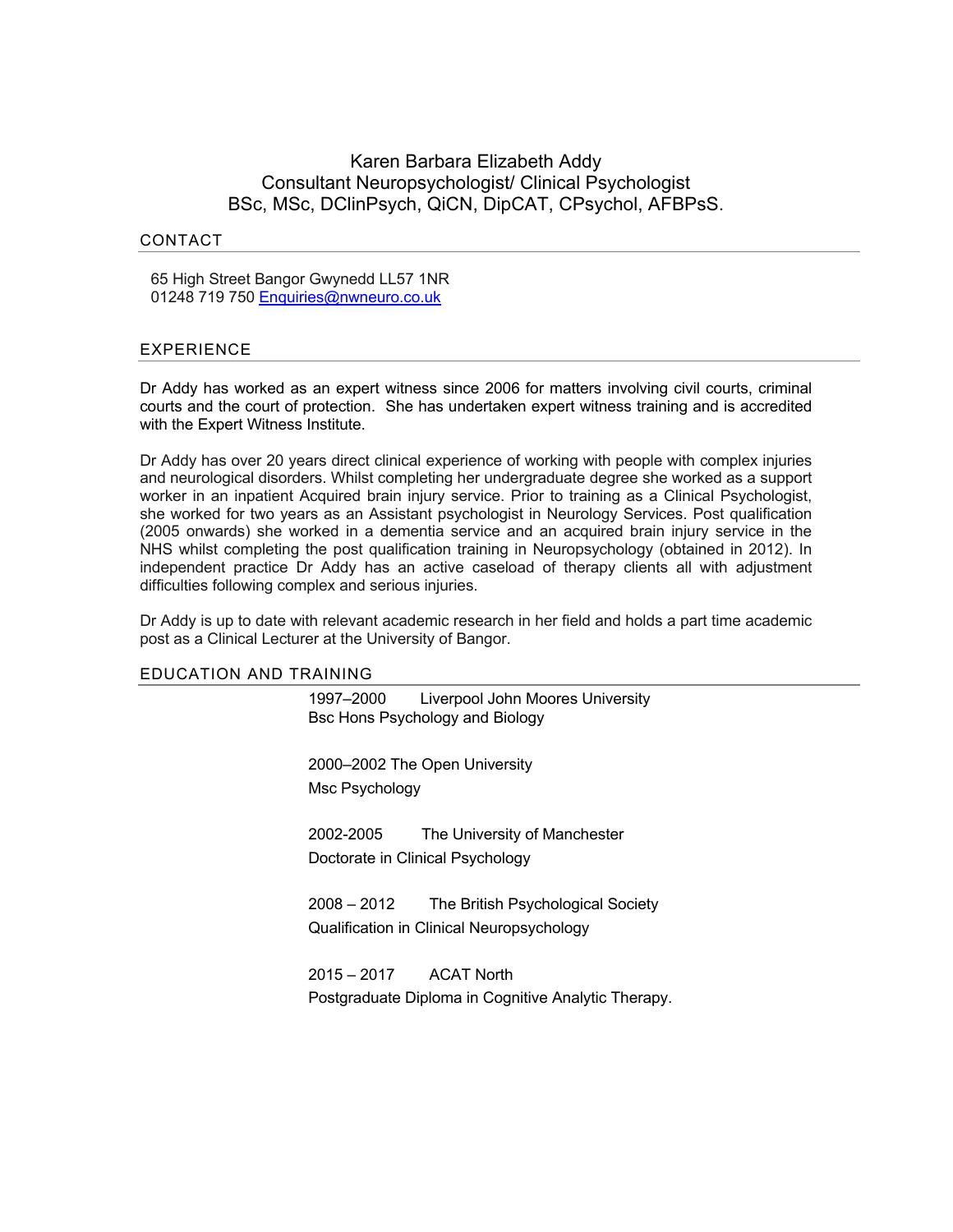#### EXPERT WITNESS TRAINING

Cardiff University Bond Solon Expert Witness Certificate Civil Litigation Procedure and Law

Cardiff University Bond Solon Expert Witness Certificate Criminal Procedure and Law

The Expert Witness Institute Certified Expert Witness

# PROFESSIONAL AFFILIATION

Chartered Clinical Psychologist and Associate Fellow. The British Psychological Society membership number 088425

Registered Clinical Psychologist. Health and Care Professions Council Registration Number PYL01660.

Specialist Register of Clinical Neuropsychologists, Full Member Division of Neuropsychology. The British Psychological Society.

Register of Applied Psychology Supervisors. The British Psychological Society.

Registered Cognitive Analytic Therapy Practitioner. Association of Cognitive Analytic therapy.

### EXPERIENCE

Bangor University School of Psychology. Clinical Psychology Lecturer MSc Programme. Part time 1 day per week. 2020 - Present

North Wales Neuropsychology Services Ltd. Clinical Director, Consultant Neuropsychologist. 2015 – Present

K Addy Ltd. Medico Legal, Court Assessments, Civil Case Reports and Therapy. Clinical Psychologist / Neuropsychologist. 2007 – present.

Office of the Parliamentary and Health Service Ombudsman. External Clinical Advisor in Clinical Psychology and Neuropsychology. 2017 - 2019

North Wales NHS Research Ethics Committee West. Expert Member. 2011- 2017.

Betsi Cadwaladr University Health Board. North Wales Brain Injury Service. Clinical Neuropsychologist. 2011- 2015

Betsi Cadwaladr University Health Board. Memory Clinic / Older Adults Mental Health Team. Clinical Psychologist 2005-2011.

South Manchester NHS Trust/The University of Manchester. Trainee Clinical Psychologist - 2002 -2005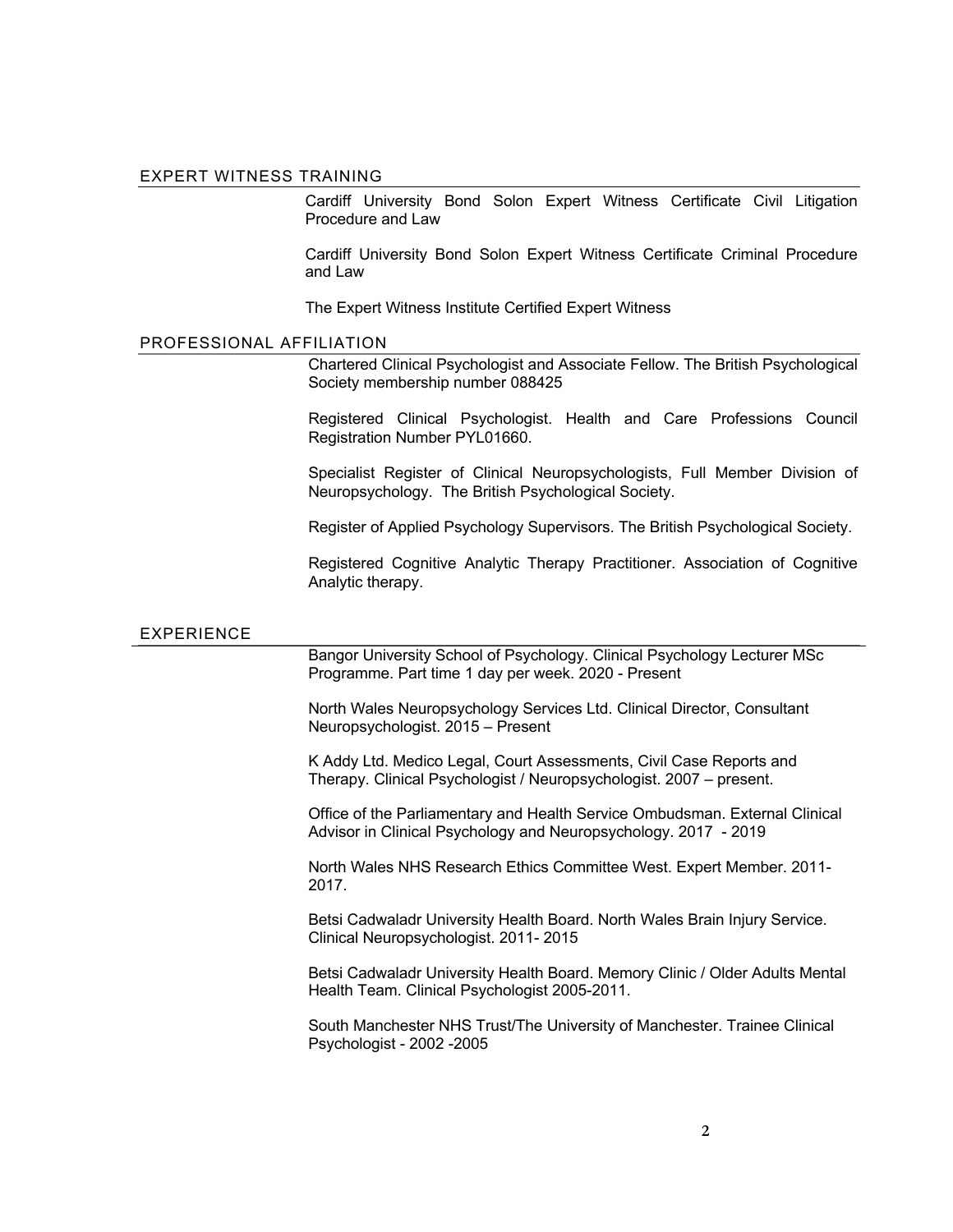North West Wales NHS Trust. Pain/chronic fatigue service. Eryri Hospital, Caernarfon. Assistant Psychologist - 2002-2002

Merseycare NHS Trust. Neurorehabilitation Service Rathbone Hospital. Liverpool. Assistant Psychologist -2001-2002

The Brain Injury Rehabilitation Trust. Redford Court. Liverpool. Assistant Psychologist. 2000 -2001

# PUBLICATIONS

Addy, K.B.E. (2007) Chronic Obstructive Pulmonary Disease Psychological Consequences and Treatment - A Single Case Study. Clinical Case Studies. 6 (5) 383 - 394

Addy, K.B.E., Shannon, K and Brookfield, K. (2007) Theory of Mind Function, Motor Empathy, Emotional Empathy and Schizophrenia - A Single Case Study. The Journal of Forensic Psychology and Psychiatry. 18 (3) 293 - 307

Addy K.B.E. (2007) Mental Disorders in Older Adults. Clinical Psychology Forum. September edition

Addy K.B.E (2011) Neuropsychological assessment and intervention following perimesencephalic subarachnoid haemorrhage. Clinical Case Studies. 10:3 187-197.

Addy K.B.E & Peace. K (2011) Secondary Gain or a Cry for Help? Legal Medical Magazine 49. 25 – 27.

Addy K.B.E (2012) Dementia Anxiety a Model for Treatment. PSIGE Newsletter April Edition.

Addy K.B.E (2012) This Person Lacks Capacity… For What? Assessment of Capacity in Medico Legal Situations. PIBUJL. January Edition.

Addy K.B.E (2015) The Assessment of Mental Capacity in Regard to Choice of Residence – A Holistic Functional Approach. PSIGE Newsletter January Edition.

Addy K.B.E & Carruthers, J (2016) Fear of Appearing Impaired – The Implications of Perceived Communication Difficulties following Acquired Brain Injury. PSIGE newsletter July Edition

Addy K.B.E (2016) Managing Emotional Responses To Epilepsy. Presentation to Epliepsy Society North Wales Conference 12<sup>th</sup> November 2016.

Byrne C., Coetzer R & Addy K.B.E (2017) Investigating the Discrepancy Between Subjective and Objective Cognitive Impairment Following Acquired Brain Injury: The Role of Psychological Affect.. NeuroRehabilitation.

Addy K (2021) *Clinical Neuropsychology: The Use of a Cognitive Analytic Therapy's multiple self states model to understand behaviour following traumatic brain injury.* Book Chapter in Press.